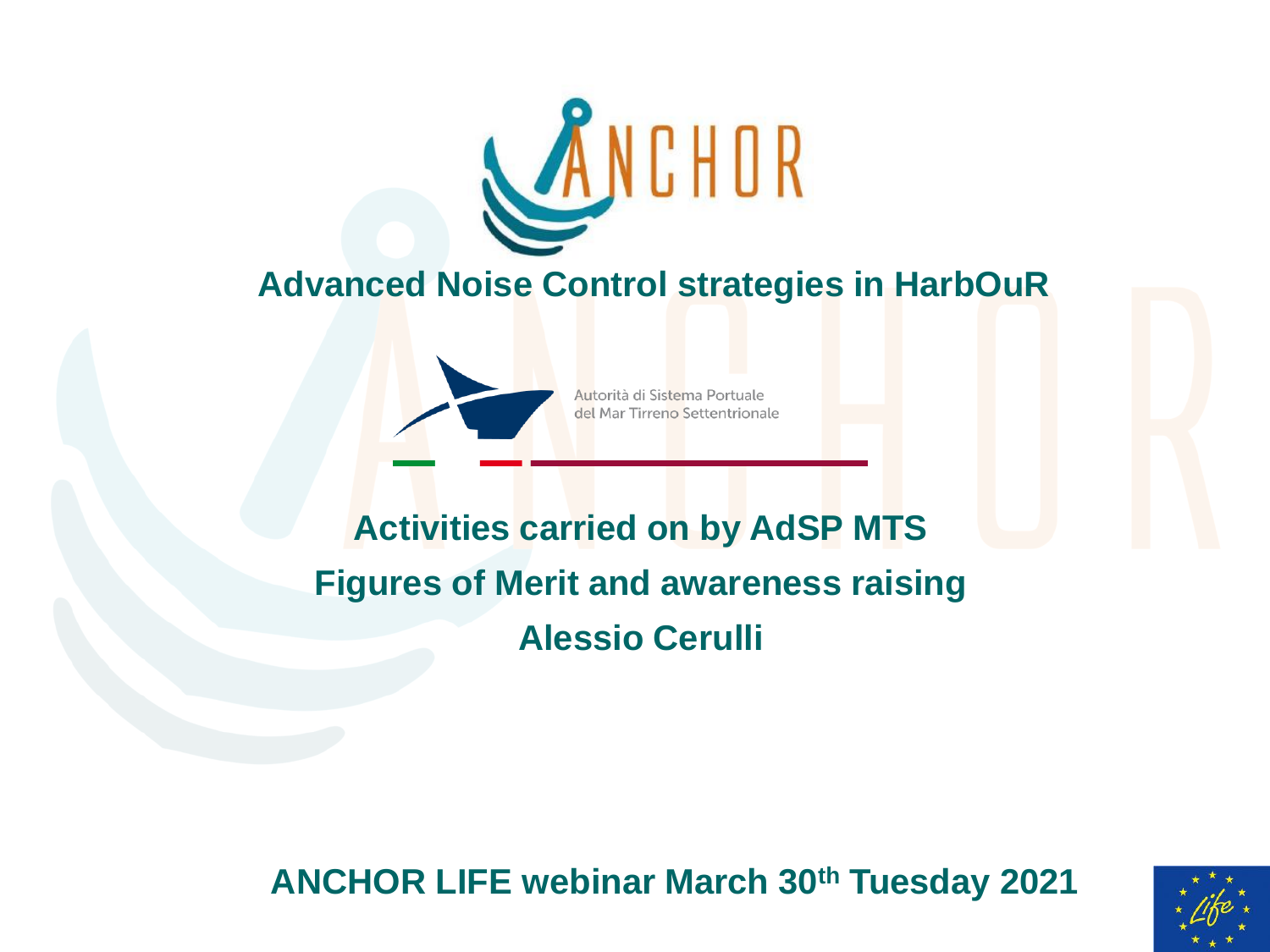

In the first three quarters of 2020, the Port System has lost 17.8% traffic in comparison with 2019 levels. Severe drops have been recorded as for containerized cargo (minus 10%), Ro-Ro traffic (minus 16%) and new cars (minus 39%).

Only forestal products have gained ground, with a growth of 4%. It has been therefore extremely difficult to incentivize port operators to more sustainable port operations in a dire economic downturn.

#### **ANCHOR LIFE webinar March 30th Tuesday 2021**

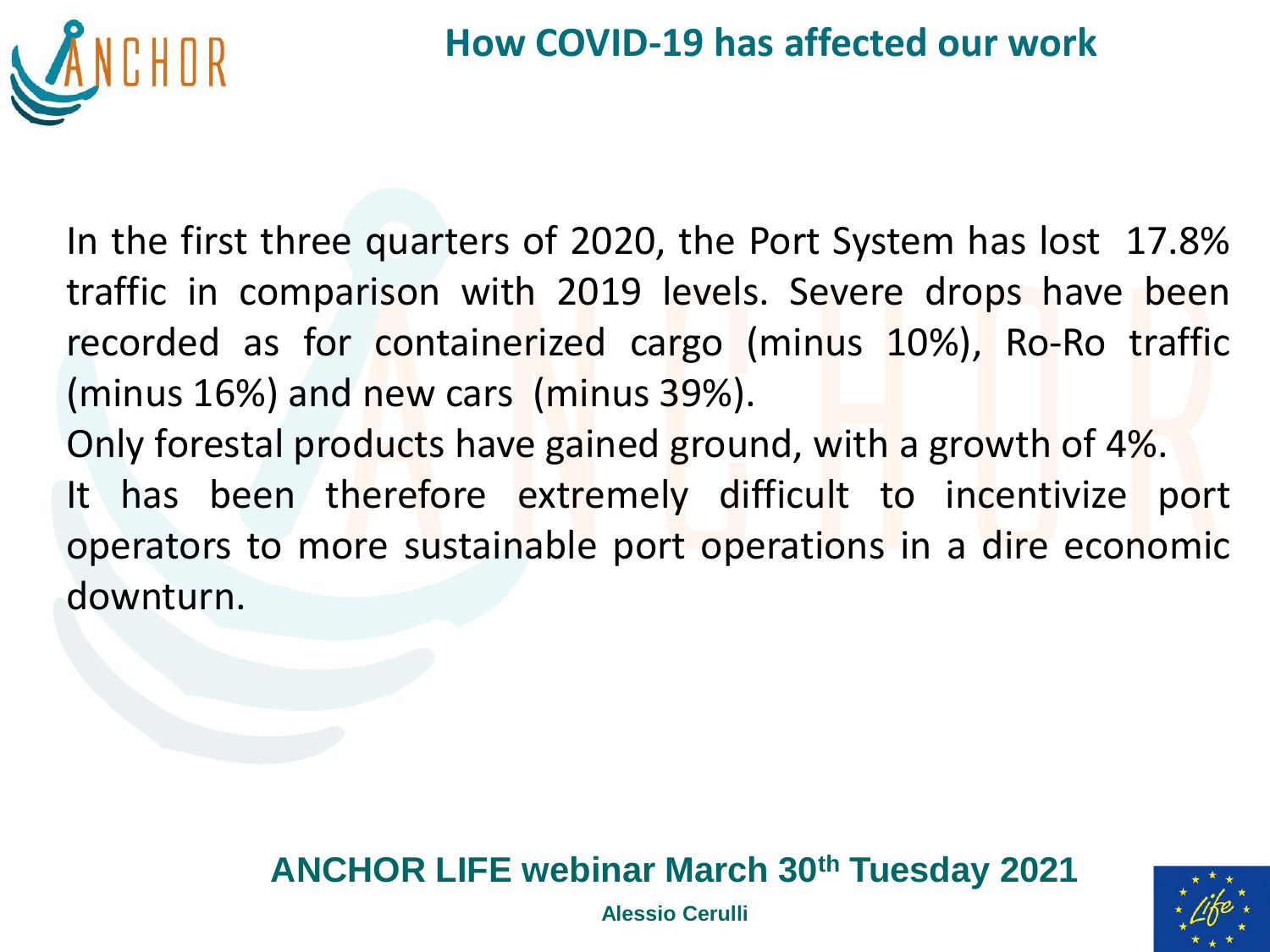

# **Figures of Merit**

| <b>Figure of Merit</b>                                                               | How to determine it                                                                                    | Type                                        | How to measure it                                                                        | <b>Traffic category</b>                                     |
|--------------------------------------------------------------------------------------|--------------------------------------------------------------------------------------------------------|---------------------------------------------|------------------------------------------------------------------------------------------|-------------------------------------------------------------|
| <b>Low Impact Handling</b>                                                           | Handling speed<br>(Crane<br>moves<br>per<br>hour/spreader cycle)                                       | Quantitative- impact on<br>port operations  | <b>Direct</b><br>observation<br>of<br>declared values                                    | Container                                                   |
| Low impact structures<br>and facilities                                              | Verification<br>on<br>purchased equipment/ operator's costs<br>works, Business plan<br>to be evaluated | Quantitative- impact on                     | verification<br>Desk<br>plan); direct<br>(Business<br>observation of declared<br>values  | All categories                                              |
| <b>Electricity</b><br>of<br>instead<br>diesel or diesel-electric<br>moving equipment | Verification<br>on<br>purchased equipment/<br>Business plan to be<br>evaluated                         | Quantitative- impact on<br>operator's costs | Desk<br>verification All<br>(Business<br>observation of declared traffic<br>values       | categories,<br>more<br>plan); direct relevant for Container |
| Use of supply<br>energy<br>ship-shore                                                | Number of ships using<br>electrified berth                                                             | Qualitative                                 | Harbour<br>Data<br>from<br>master                                                        | Passenger terminal                                          |
| Interventions to mitigate<br>noise impact                                            | Verification of works                                                                                  | Quantitative- impact on<br>operator's costs | Desk<br>verification<br>(Business)<br>plan); direct<br>observation of declared<br>values | All categories                                              |

ADSP MTS has equipped the port of Portoferraio with acoustic sensors and it is set to provide the port of Livorno with acoustic sensors too, by the end of April 2021. It will be capable of assessing noise levels and noise sources.

#### **ANCHOR LIFE webinar March 30th Tuesday 2021**

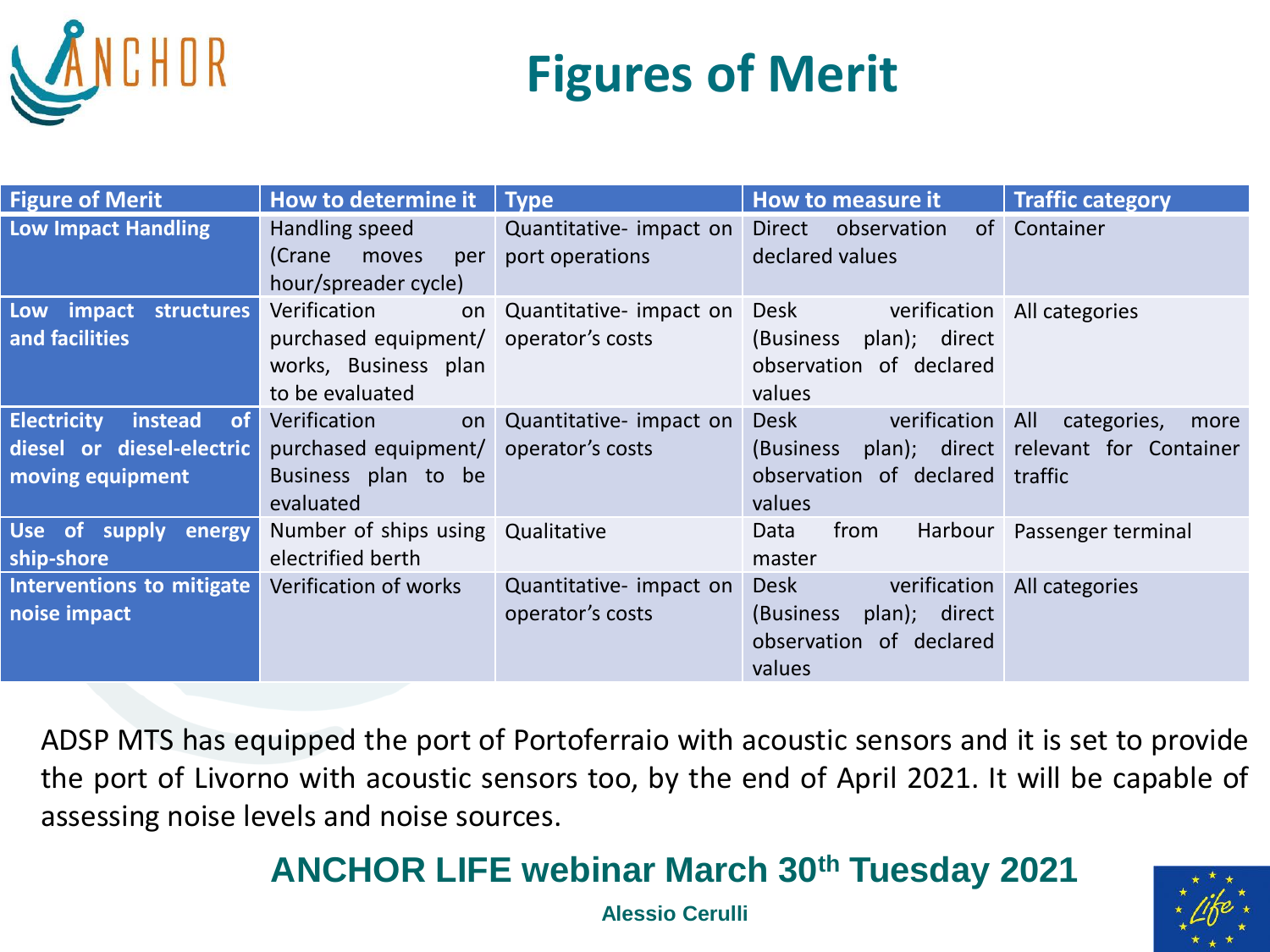

# **Figures of Merit**

| <b>Figure of Merit</b>                                                         | <b>Impact</b>                                                                                                                                                                                                          | <b>Incentive</b>                                             | <b>Means of verification</b>                                              |
|--------------------------------------------------------------------------------|------------------------------------------------------------------------------------------------------------------------------------------------------------------------------------------------------------------------|--------------------------------------------------------------|---------------------------------------------------------------------------|
| Low Impact Handling                                                            | Lower revenues                                                                                                                                                                                                         | Lower fees                                                   | Business plan, Balance sheet                                              |
| Low impact structures and<br><b>facilities</b>                                 | Higher costs investment Lower<br>costs                                                                                                                                                                                 | fees,<br>extend<br>concession length                         | Business plan, Balance sheet                                              |
| <b>Electricity instead of diesel</b><br>or diesel-electric moving<br>equipment | Higher investment costs                                                                                                                                                                                                | fees,<br>Lower<br>extend<br>concession length                | Business plan, Balance sheet                                              |
| Use of supply energy ship-<br>shore                                            | the<br>concessionaire; business plan<br>marketing actions to<br>reach new customers-<br>for shipping companies<br>installing transformers<br>and other<br>equipment on vessels<br>can cost up to half<br>million euros | No economic impact on Better evaluation of the Business plan |                                                                           |
| Interventions to mitigate<br>noise impact                                      | costs                                                                                                                                                                                                                  | business plan, extend<br>concession length                   | Higher costs investment Better evaluation of the extend concession length |

### **ANCHOR LIFE webinar March 30th Tuesday 2021**

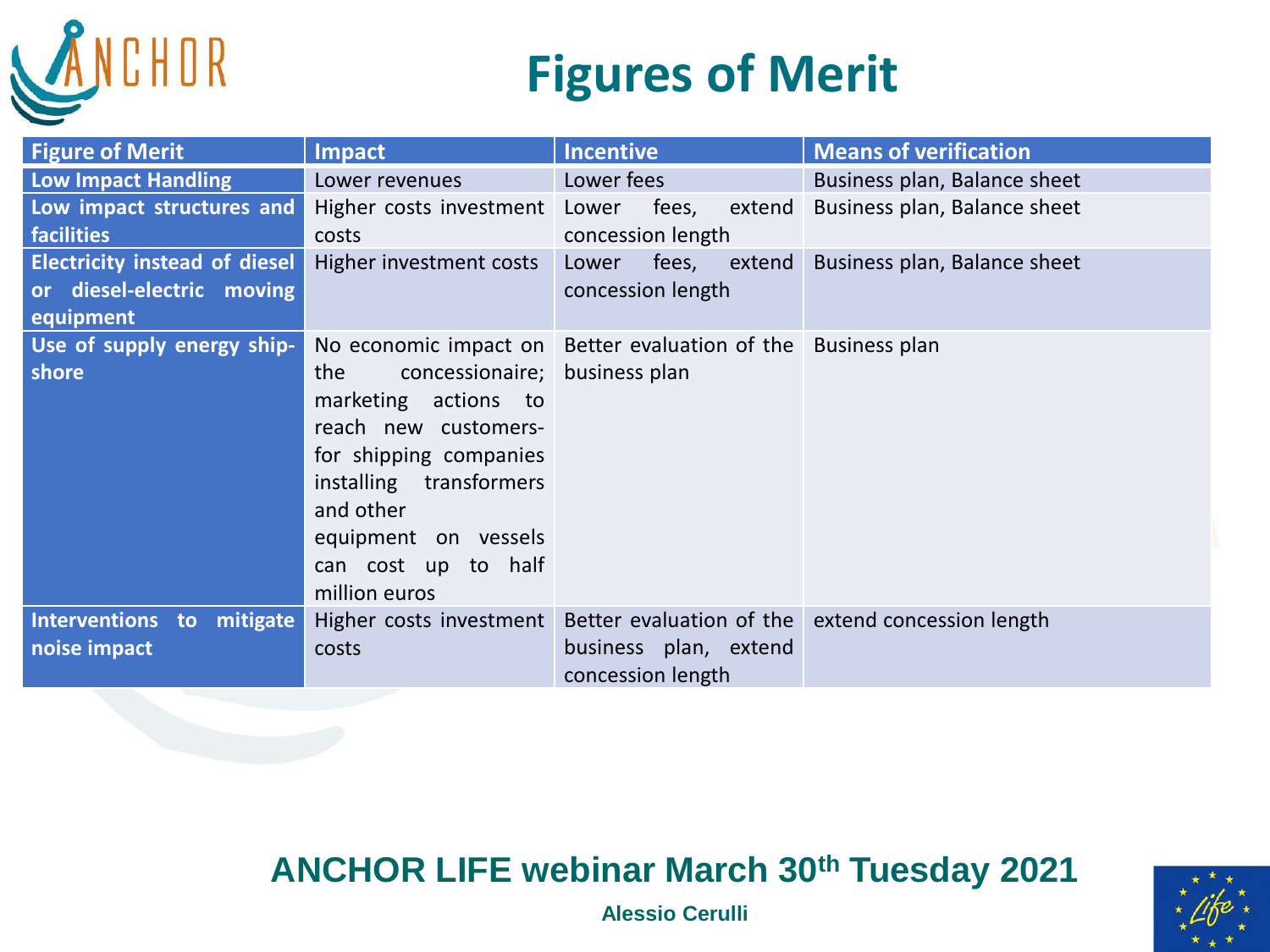

# **Figures of Merit**

*Acoustic mapping already avialable*



## **ANCHOR LIFE webinar March 30th Tuesday 2021**

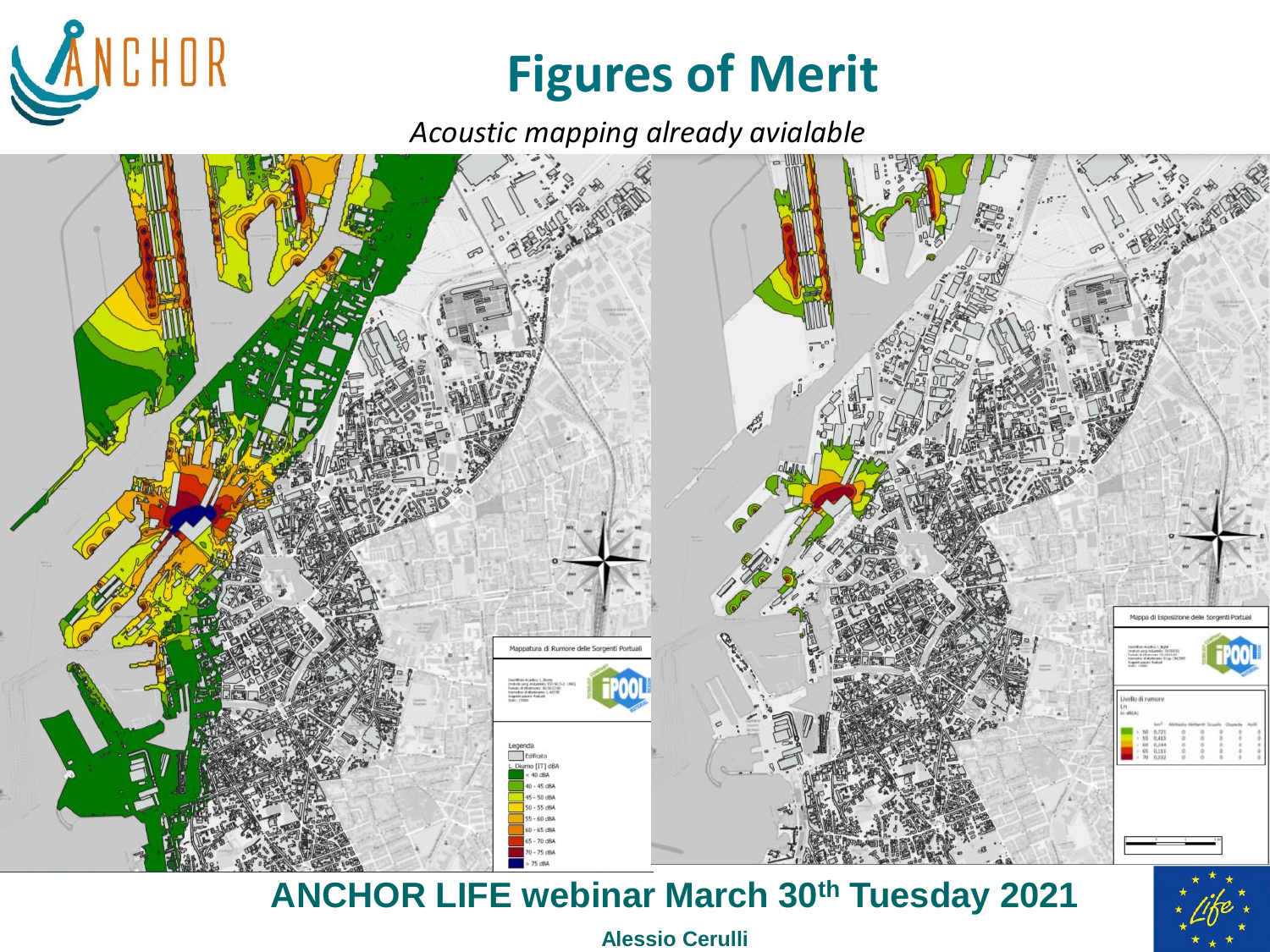# **Figures of Merit: how we are managing them**

We are going to provide a simulation of the noise of the following polluting sources:

- Means of port handling from diesel propulsion to electric propulsion (at least three port terminals);
- Berthing of ships at the quay in the port, with electrification of the quays, for replacement for all ships of fuel propulsion with the supply of electricity;
- Reduction in the handling of goods, with slowing down of speed of the execution of the unloading and loading of goods (at least for three port terminals);
- Identification of at least 5 acoustic mitigation interventions in the port and estimate of impact on noise (e.g. dunes, sound-absorbing asphalt, noise barriers). Basically, it will be sound –absorbing asphalt.

## **ANCHOR LIFE webinar March 30th Tuesday 2021**

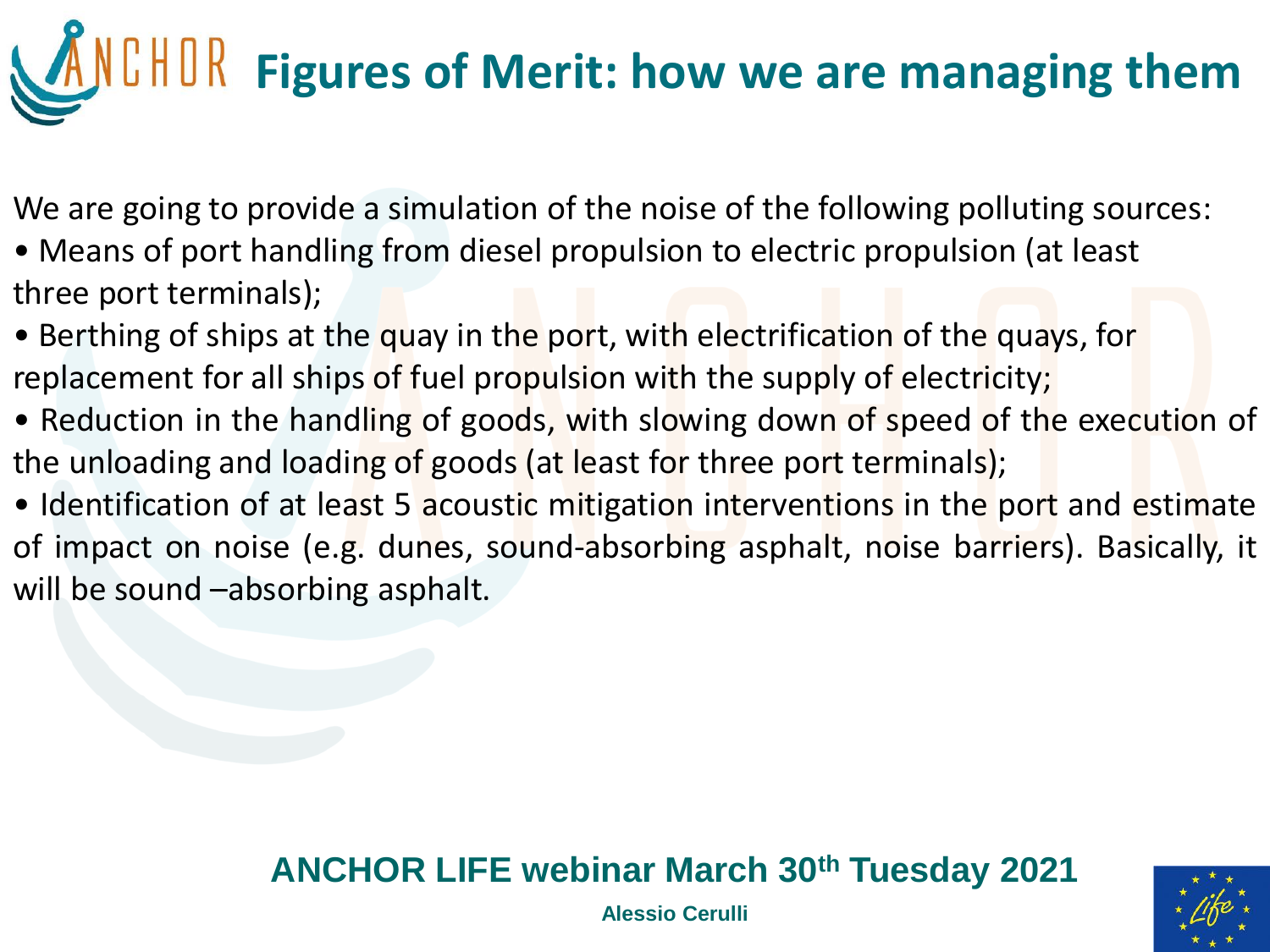

# **Awareness rasing**

On February, ADSP MTS intesified the awareness rasing campaign to shed light on the benefits brought by LIFE ANCHOR project. On Thursday the 18**th** of February we dedicated an event on EU noise projects that gave the chance to present also the outcomes of LIFE ANCHOR to a wide public of experts and stakeholders. After the delivery of the Figures of Merit simulation, roughly in May 2021, a webinar on the Figures of Merit will be presented to a selection of local stakeholders.

In so doing, at least 15 additional stakeholders will be contacted and involved in the rasing of awareness on the LIFE ANCHOR project.

#### **ANCHOR LIFE webinar March 30th Tuesday 2021**